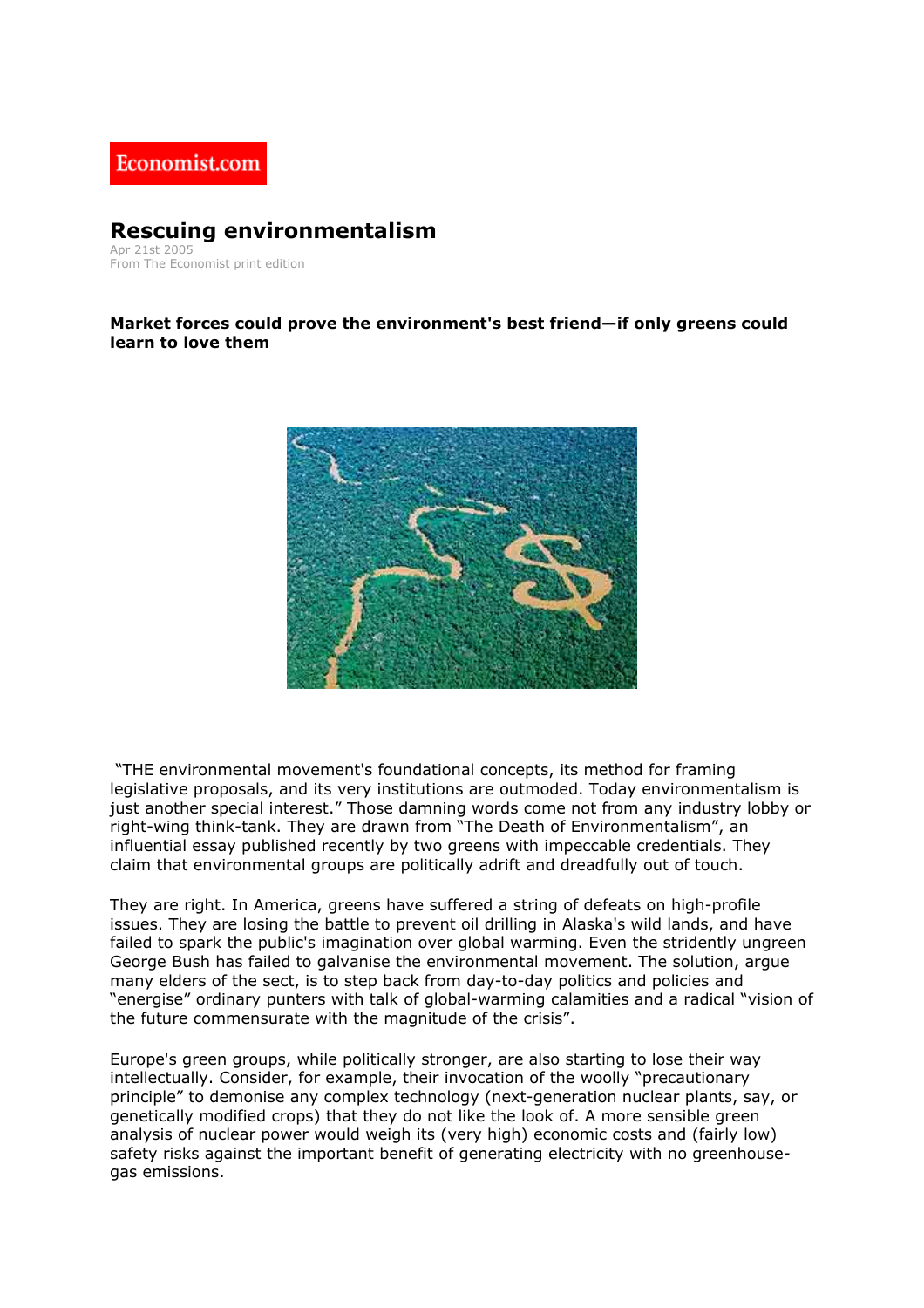## **Small victories and bigger defeats**

The coming into force of the UN's Kyoto protocol on climate change might seem a victory for Europe's greens, but it actually masks a larger failure. The most promising aspect of the treaty—its innovative use of market-based instruments such as carbon-emissions trading—was resisted tooth and nail by Europe's greens. With courageous exceptions, American green groups also remain deeply suspicious of market forces.

If environmental groups continue to reject pragmatic solutions and instead drift toward Utopian (or dystopian) visions of the future, they will lose the battle of ideas. And that would be a pity, for the world would benefit from having a thoughtful green movement. It would also be ironic, because far-reaching advances are already under way in the management of the world's natural resources—changes that add up to a different kind of green revolution. This could yet save the greens (as well as doing the planet a world of good).

"Mandate, regulate, litigate." That has been the green mantra. And it explains the world's top-down, command-and-control approach to environmental policymaking. Slowly, this is changing. Yesterday's failed hopes, today's heavy costs and tomorrow's demanding ambitions have been driving public policy quietly towards market-based approaches. One example lies in the assignment of property rights over "commons", such as fisheries, that are abused because they belong at once to everyone and no one. Where tradable fishing quotas have been issued, the result has been a drop in over-fishing. Emissions trading is also taking off. America led the way with its sulphur-dioxide trading scheme, and today the EU is pioneering carbon-dioxide trading with the (albeit still controversial) goal of slowing down climate change.

These, however, are obvious targets. What is really intriguing are efforts to value previously ignored "ecological services", both basic ones such as water filtration and flood prevention, and luxuries such as preserving wildlife. At the same time, advances in environmental science are making those valuation studies more accurate. Market mechanisms can then be employed to achieve these goals at the lowest cost. Today, countries from Panama to Papua New Guinea are investigating ways to price nature in this way (see article).

## **Rachel Carson meets Adam Smith**

If this new green revolution is to succeed, however, three things must happen. The most important is that prices must be set correctly. The best way to do this is through liquid markets, as in the case of emissions trading. Here, politics merely sets the goal. How that goal is achieved is up to the traders.

A proper price, however, requires proper information. So the second goal must be to provide it. The tendency to regard the environment as a "free good" must be tempered with an understanding of what it does for humanity and how. Thanks to the recent Millennium Ecosystem Assessment and the World Bank's annual "Little Green Data Book" (released this week), that is happening. More work is needed, but thanks to technologies such as satellite observation, computing and the internet, green accounting is getting cheaper and easier.

Which leads naturally to the third goal, the embrace of cost-benefit analysis. At this, greens roll their eyes, complaining that it reduces nature to dollars and cents. In one sense, they are right. Some things in nature are irreplaceable—literally priceless. Even